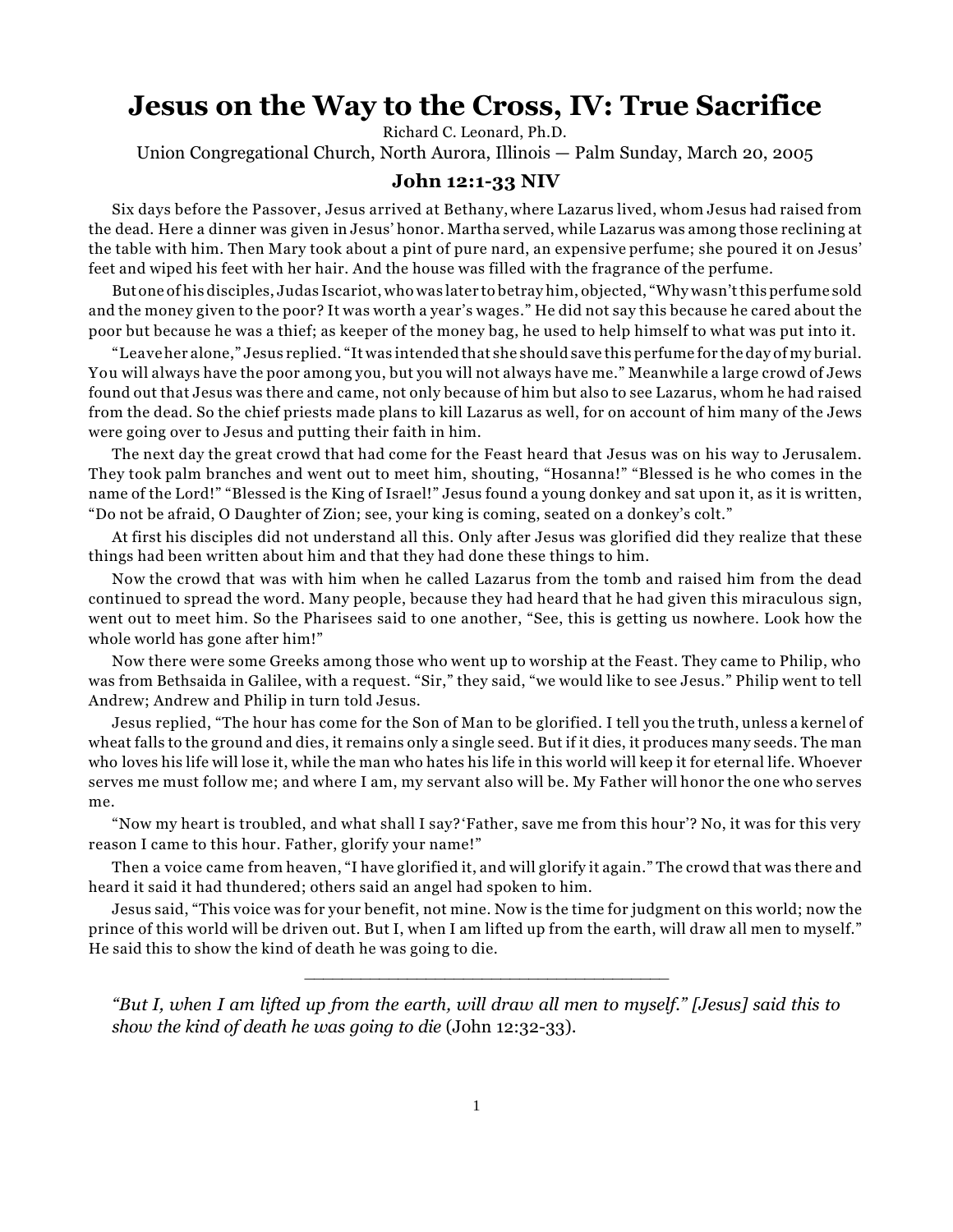The joyful procession wound its way up toward the city, and the sacred hill. There was great rejoicing and shouting — even dancing before the Lord — and the happy crowds lining the way joined in the celebration. The King was coming — coming into the city where he was to rule over the people of God and receive their honor and adoration.

No, I'm not speaking of Jesus' triumphal entry into Jerusalem in the year 29, but of another procession a thousand years before — that procession in which King David brought the ark of the Lord up to Mount Zion. We read the story in the Second Book of Samuel. The ark was a symbol of the Lord of hosts, the true King of Israel for whom the earthly king was but a vice-regent. The Lord, *Yahweh*, was enthroned in invisible splendor between the wings of the cherubim, on the covering of the ark. Through the movements of the ark, he had led the people in battle against their enemies. Now, at last, he was coming "home" to the place of which Moses had spoken when he told the Israelites they would worship the Lord in the place he would choose for his name to dwell. "Open the gates," cried the priests. "Open up, O ancient doors — that the King of glory may come in!" And everyone was filled with gladness. Even the ruler, David, lost whatever royal dignity he had and danced for joy before the Lord. The ark was taken to its resting place on Zion, and there David offered sacrifices to the God of Israel.

Not many years later, the rejoicing turned to sadness. Through David's disobedience a plague struck down many of the people. David knew he had sinned, and a price had to be paid. The ark of God had once rested at the threshing floor of Araunah the Jebusite. Upon the word of the prophet Gad, David went out to sacrifice to the Lord at the altar that was still there. When Araunah saw him coming he rushed to meet David, and when he learned why the king had come he said, "Here — take my oxen for the sacrifice! And use their yokes, and these threshing sledges, for the firewood!" But David answered, "No! I must pay for the sacrifice myself. *I will not offer to the Lord a sacrifice that costs me nothing!*"

We speak so loosely of sacrifice, don't we? We might "sacrifice" a few coins here and there, or perhaps a few bills, as a special offering during Lent or some other time. We might give up a favorite food, perhaps to lose weight, and call it a "sacrifice." We might "sacrifice" our desire for a new computer by buying a new flat screen TV instead. In baseball, you can "sacrifice" by hitting a fly ball to the outfield allowing a runner to advance.

Such expressions hardly convey the meaning of David's words, "I will not offer to the Lord a sacrifice that costs me nothing!" If it's only an inconvenience, or a temporary delay in gratification, or a game, or a token gift when we're blessed with such abundance, it's not a sacrifice.

During these times when the young men and women of our country are fighting abroad in the war against terror, we come closer to understanding the true meaning of sacrifice. We have a grandson who has enlisted in the Army, effective this summer. We pray for him, that the Lord will keep him safe — for we're well aware of how the loved ones from so many American families have made "the ultimate sacrifice," giving their lives in the service of our country.

But even this understanding of sacrifice is not quite what the Bible means by it, for something is missing. True sacrifice is never a one-person act. In a true sacrifice there is the person who *gives*, but also the Person who *receives* it and acts on it — the Person to whom the sacrifice is offered, and who responds to it in some significant way. "I will not offer to the Lord a sacrifice that costs me nothing!" It's not only that a sacrifice is *costly*, it's also that it's offered *to the Lord* as a way of pleasing him.

Fast-forward a thousand years to Jerusalem, AD 29. At the onset of his passion, Jesus enters the holy city in triumph, to joyful shouts of "Hosanna! Blessed is he who comes in the name of the Lord!" The Messiah is coming — coming to do what a Messiah is supposed to do: to restore the true worship of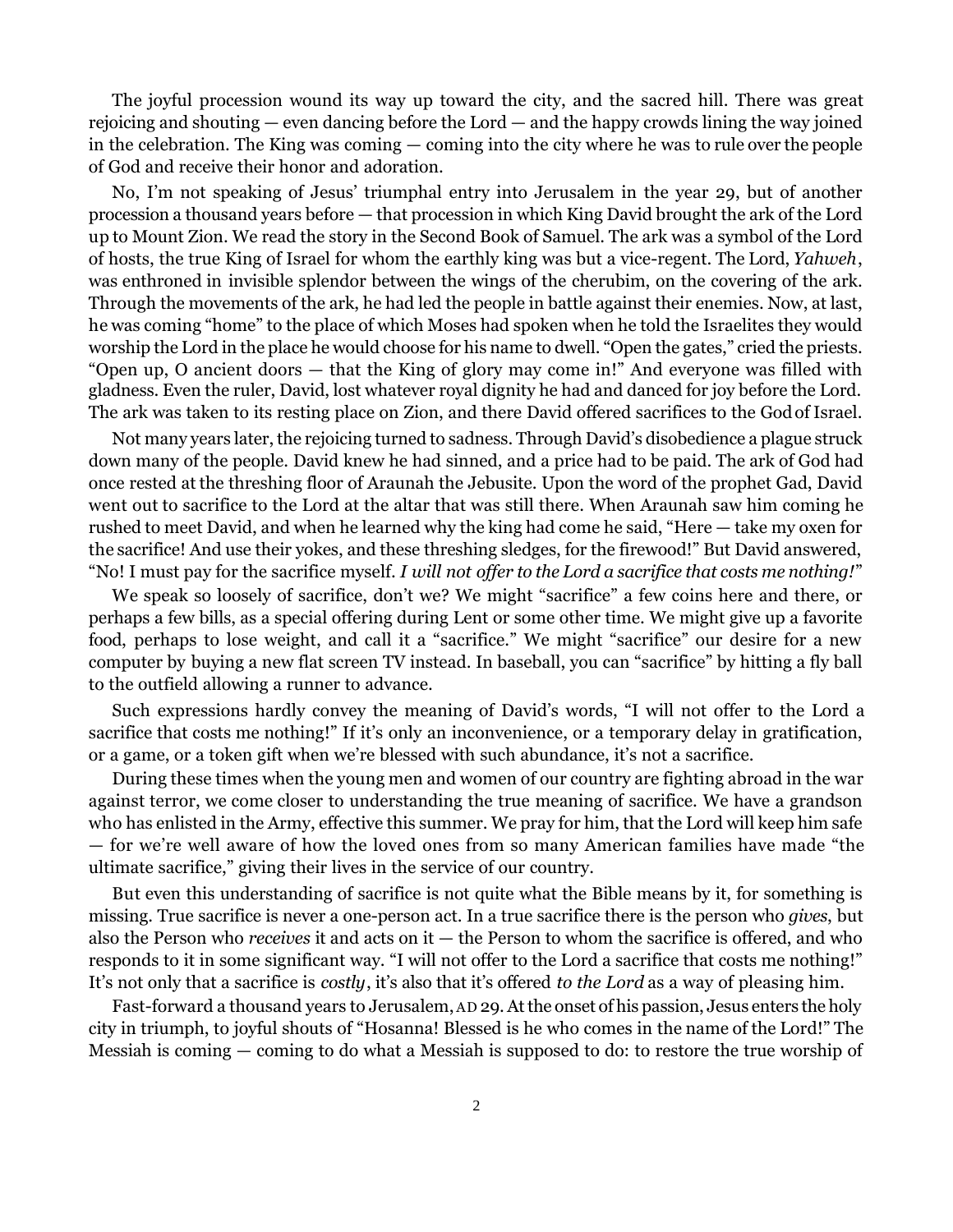God's temple, and to lift his people to a new plane of service to the Lord in which the repression of their foreign enemies doesn't matter any more. He comes triumphantly, receiving the accolades of a people longing for deliverance.

But it's a temporary triumph, only a brief moment of celebration on Jesus' relentless drive toward the destiny of the cross. Since the beginning of his ministry, Jesus has been walking the pathway toward the passion. At his transfiguration on the holy mountain, the disciples heard him speaking with Moses and Elijah about his departure in Jerusalem. And shortly thereafter, as Luke tells us, "When the days drew near for him to be received up, he set his face to go to Jerusalem" (9:51). "I must keep going today and tomorrow and the next day," he told his disciples some time later, "for surely no prophet can die outside Jerusalem!" (Luke 13:33). Jesus has been on this mission from the very beginning — a mission of *sacrifice,* through which the purposes of God will be fulfilled.

And so the apostle John, in telling us the story, frames the Palm Sunday incident in Jesus' teaching about his giving of himself. We've been following John's Gospel these last several Sundays, as we've been walking with Jesus on the way to the cross. Drawing from John's special concern for *the truth* — what's real and reliable and genuine — we've learned from Jesus about true *worship*, true *authority*, and true *insight*. Today, as we see him entering Jerusalem in joyful procession, we hear him speak about *true sacrifice* — the sacrifice of his death, his own blood.

He alludes to it, first of all, in the story of his anointing at Bethany. As John tells it, it was Mary, the sister of Martha, who took the expensive perfume, poured it on Jesus' feet, and wiped them with her hair. To Judas, and perhaps the other guests at this dinner in Jesus' honor, this was an extravagant waste. This ointment could have been sold for a lot of money, and the proceeds given to the poor! But Jesus answers, "No, she was supposed to do this! You can do good to the poor whenever you want to, but you won't always have me. She has anointed me *for my burial*."

 John explains that Judas objected because, being the disciples' treasurer, he used to take whatever he wanted from the moneybag. But I wonder if another thought wasn't running through Judas' mind. Why did he later betray Jesus into the hands of the authorities? The Bible doesn't explain his motives, only that in God's plan he was destined to do what he did. But maybe Judas had a different view of what a Messiah ought to be. Perhaps he thought a proper Messiah's first duty was to relieve the suffering of God's people, not just by throwing off their Roman oppressors but also by helping the poor in some grand sort of way. Jesus just wasn't fitting into the mold Judas — and so many others — had created for him. When Jesus said what he said about being prepared for his *burial*, how Judas must have recoiled! He *hated* the idea of sacrifice, the idea that the Messiah must *die* to redeem the people. Perhaps he betrayed Jesus in order to force his hand, and make him do what a Messiah is supposed to do — defeat the hated oppressors and rule them with a rod of iron. When Judas finally saw the truth about Messiahship and sacrifice, it was too late. His name has become synonymous with betrayal.

 After the triumphant entry into the city, Jesus teaches more plainly about the meaning of his death, the true sacrifice he will offer. "The hour has come for the Son of Man to be glorified," he explains. "I tell you the truth, unless a kernel of wheat falls to the ground and dies, it remains only a single seed. But if it dies, it produces many seeds. The man who loves his life will lose it, while the man who hates his life in this world will keep it for eternal life."

What a paradox! Jesus is speaking of his death, yet he calls it being *glorified!* Jesus has come with the proclamation of the kingdom: God is working out his purpose in history, and in the lives of people who respond to him. He is filling his creation with new life, but that life can emerge only through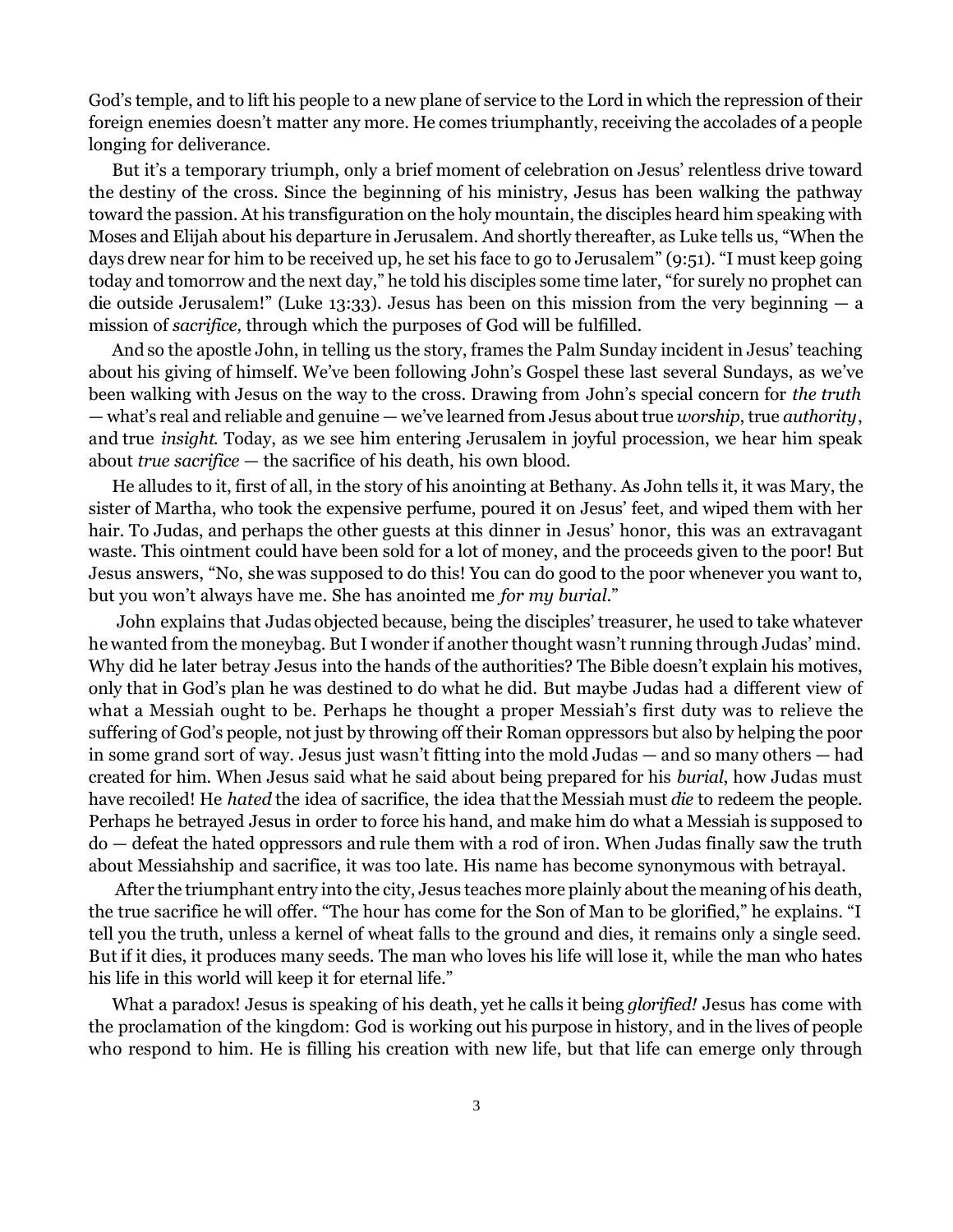*death.* If I have a kernel of corn, I have a choice. I can keep the kernel, or I can plant it. If I keep it, I can eat it and then I will have nothing more. Or I can keep it, hide it in a box somewhere, and it may keep for years but eventually it will mold or crumble and do no one any good. Or I can plant it in the ground. But, if I do that, my kernel of corn will change. It will lose its shape, and look like it's dying. It will sacrifice itself for the sake of what it's going to become: a plant that will grow up and produce many more like itself. In death, that seed will be glorified — glorified through sacrifice.

In the same way the Creator, who made all things to work as they do, will take the sacrifice we make in obedience to the directives of his kingdom, and build a far greater expansion of his kingdom. The life we try to hang onto, we lose. The life we give to God comes back to us, as we find our place in his eternal plan. It comes back to us as the lives of many others are touched through our giving of ourselves.

Jesus died an agonizing death. It was the most painful and demeaning death to which the Romans could consign someone they considered a threat to public order. Jesus' death has given us our word for the most severe form of pain we know, *excruciating* — a word that's derived from the very word "crucify." The victim was spiked to a stake, and the stake was then set upright in a hole in the rock. Sometimes the stake had cross arms, like our traditional picture of a cross. We don't really know the shape of Jesus' cross, for in the book of Acts both Peter and Paul refer to his death on a "tree" (Acts 10:39, 13:29). But whatever sort of cross it was, to be crucified was a humiliating spectacle. The condemned man hung naked, in full view of passersby who might hurl scorn at him. If you let your body sag you couldn't breathe; but if you tried to pull yourself up in order to breathe, the spikes in your hands and feet tore into your flesh. You might linger for several days on your cross, alternating between agonizing consciousness and stifling semi-consciousness, before you finally knew the mercy of death.

Jesus knew the sacrifice he would be called upon to make. He knew how he might die. Crucifixions weren't that uncommon; many people he spoke to had probably seen them before. And yet, he spoke of his crucifixion as his "lifting up" — a "lifting up" that would judge the evil and oppressive authorities of the world, a "lifting up" that would multiply the servants of the Lord, as a seed planted in the soil multiplies itself. "Now is the time for judgment on this world," he explained. "Now the prince of this world will be driven out. But I, when I am lifted up from the earth, will draw all men to myself." The Son would offer the sacrifice of his life, and the Father would respond by giving him a kingdom of many brothers and sisters through all the ages.

Sometimes the Christian faith is presented as the solution to our problems in life. Through following Christ, we're told, we can overcome relationship problems, enjoy prosperity, find fulfillment in our career, have a more exciting marriage, rise above depression, achieve a sense of worth, like ourselves more. In short, *we* can become a more successful person — even as the world defines success. I don't deny that applying our faith in the Lord, and following the principles of Scripture, make for a better life all around. In fact, I strongly believe that. But, in considering the benefits of being a Christian, let's not forget to ask ourselves: *Where's the sacrifice* — the sacrifice Jesus asked us to emulate, when he told us to take up our cross and follow him? Where's the sacrifice — the sacrifice of the Lamb of God, who takes away the sin of the world?

The Christian faith isn't about *us.* It's about the Lord God and the Lamb, and their victory over the powers of darkness and death. By his grace, we're privileged to share in their triumph. We share in their triumph when we make that true sacrifice, taking ourselves out of the center of the picture and putting Jesus there instead. We share in their victory when we unite with the Lamb of God in his sacrifice,